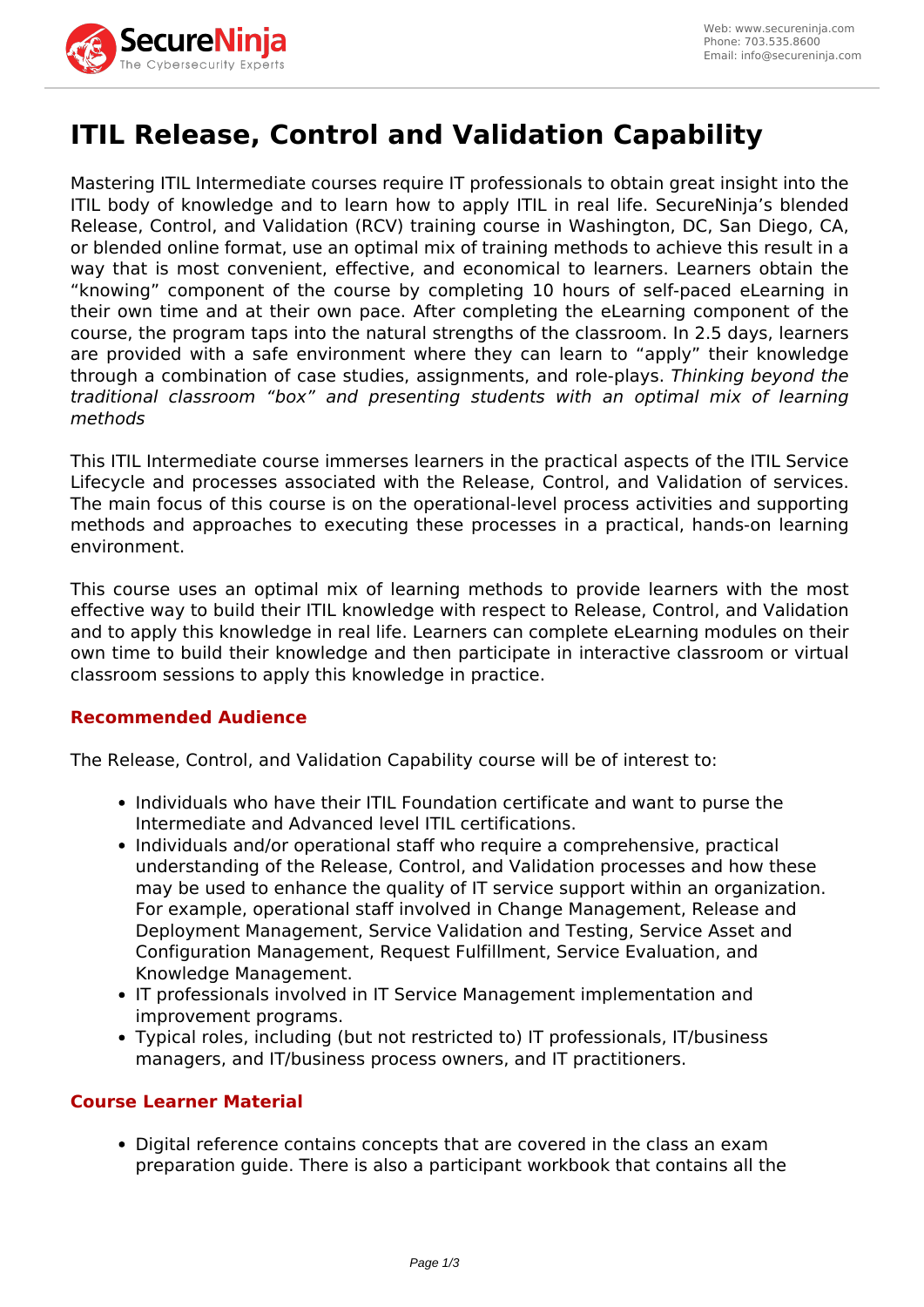

exercises and includes all the answers in the appendix. Participants also get access to eLearning modules a few weeks before the course starts. The eLearning materials are available for 2 years after completion of the course.

## **Learning Objectives**

At the end of this course, the learner will gain competencies in:

- Understanding Service Management as a practice and the principles, purposes, and objectives of Service Transition.
- Knowing the important role of Release, Control, and Validation in service provision and understanding how the in-scope processes interact with other Service Lifecycle processes.
- Comprehending the activities, methods, and functions used in each of the Release, Control, and Validation processes.
- Knowing how to apply Release, Control, and Validation processes, activities, and functions to achieve operational excellence.
- Measuring Release, Control, and Validation performance.
- Understanding the importance of IT security and how it supports Release, Control, and Validation.
- Understanding technology and implementation requirements in support of Release, Control, and Validation
- Comprehending the challenges, Critical Success Factors, and risks related to Release, Control, and Validation.

### **Prerequisites**

Candidates for this course must:

- Hold an ITIL Foundation certificate (holders of Foundation certificate from an earlier version of ITIL , e.g.: earlier ITIL qualifications, must pass the current ITIL Foundation exam before attending this course)
- There is no minimum mandatory requirement but 2 to 4 years' professional experience working in IT Service Management is highly desirable.
- It is also strongly recommended that candidates:
	- Demonstrate familiarity with IT terminology and understand the context of Release, Control, and Validation management in their own business environment.
	- Have some experience working in a Service Management capacity within a service provider environment, with responsibility relating to at least one of the following Service Management processes:
		- Change Management, Release Management, Configuration Management, Service Evaluation, and Quality Assurance, Knowledge Management, and Service Validation and Testing
- It is recommended that learners should complete at least 12 hours of personal study by reviewing the syllabus and the ITIL Service Lifecycle core publications, particularly the Service Transition and Service Operation books, in advance of attending training for the certification. The syllabus can be downloaded from this link: [Syllabus Link](https://www.axelos.com/Corporate/media/Files/Syllabi/The_ITIL_Intermediate_Qualification_Release_Control_and_Validation_Certificate_Syllabus_v5-4.pdf)